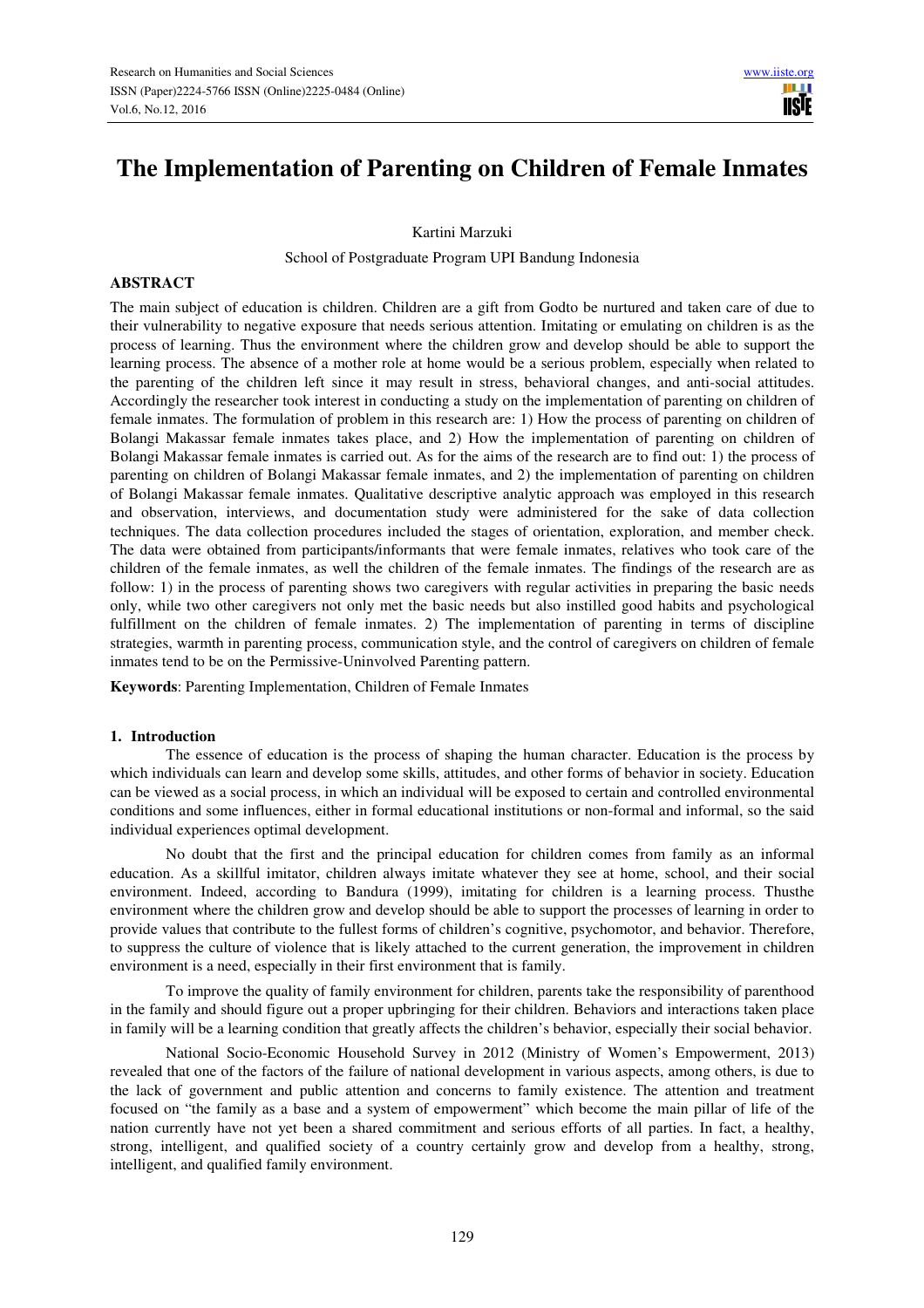The facts indicate that the members of family are influential greatly on children's behavior, especially from the parents. The fundamental question is when one of the parents or the mother cannot fulfill her role as being separated from their children since they are committed to crime and imprisoned.

Mother is as the first and foremost educator for children. Thus it becomes a problem when the mother has criminal charges, and is imprisoned, that require them to be apart from their children. Ironically, a lot of female inmates are the mothers whose role and existence are desperately needed by their children. Data from Ministry of Justice show that the number of adult female inmates in Indonesia per January 2016 is 5.495 people. 108 of the number are the inmates of penitentiary class 1 Makassar (Head of Bimpas Bolangi). Based on the data, 93 inmates are married and have children (Head of Bimpas Bolangi).

The data show that a considerable amount of women as mothers well as caregivers, nurses, and educators of their children cannot fulfill their role when they have to be separated from the children. In all conscience, the mother is a model closest to their children. The next question is who can replace the mother role when they need to be separated from their children.

When a mother is committed to crime and should go to jail, the image of a criminal will eventually be attached to her. The children of female inmates that are left by the mothers require special care so that later they could be able to deal with the social antipathy from their surroundings that will affect them psychologically. So far more concern are focused on the mothers, who are found guilty, to get some guidance, and yet no one considers the need to pay attention to the children who are left; where the children abandoned without parental guidance are very close to crime and criminality.

According to Murray, Ferrington, and Oslo (2009) if based on the theory of social control, that when one of the parents is imprisoned, it will be possible causes of delinquency in children due to the decline in quality of parenting and supervision of the children. Similarly the theory of labeling indicates that the social stigma and official bias due to parental imprisonment may lead to an increased probability of children charged or convicted of criminal behavior.

### **2. Research Problem**

The absence of a mother at home will cause serious problem especially related to the care of children left. The children whose mothers incarcerated would be five times more likely to enter the foster care system (coparenting) than those whose fathers are imprisoned [Bloom and Steinhart (Barry, 2001)]. Consequently, the decision to imprison a woman with young children often cause problems directly on the children welfare system as it relates to parenting.

The female inmates who are a mother as well as caregiver, nurse, and educator of their children cannot fulfill the role when they have to be imprisoned and live separated from their children. The children of female inmates left behind by their mothers require special attention so that later they could be able to deal with the social antipathy from their surroundings that would probably affect them psychologically.

The impact arising from separating parents with their children causes stress, behavioral change, antisocial attitudes, and the declining performance in school. In most cases, the replacement of the mother (usually a grandparent or other family member) for years serves as the main caregivers of children prior to their mother imprisonment. Besides, the practice of parenting provided by adults or family members to the children of imprisoned parent need to be analyzed to obtain information on the extent of parenting practices that could improve the social behavior of the children who must be separated from their parents due to criminal cases. So far the government and social institutions lay more attention on guiding the inmates. No one is paying attention to the children left behind by the parents imprisoned, whereas those abandoned children are very close to the crime and criminality.

### **3. Literature Review**

## **3.1 The Concept of Parenting**

Understanding parenting will refer to some of the components involved in it. In parenting will be pointed out the involvement of a mother, father, or someone who will lead and provide guidance in the children's early life as a caregiver well as a protector. Parent is someone who accompanies and guides all stages of children's growth, as well as who takes care of, protects, and leads the children's early life in every stage of their development (Brooks,2011:1). In this study, the parenthood and its role is not held by the biological mother, but the person who replaces the mother's role and takes charge of care due to the real mother's condition that require them to leave their job as the caregiver. According to Santrock (2007) the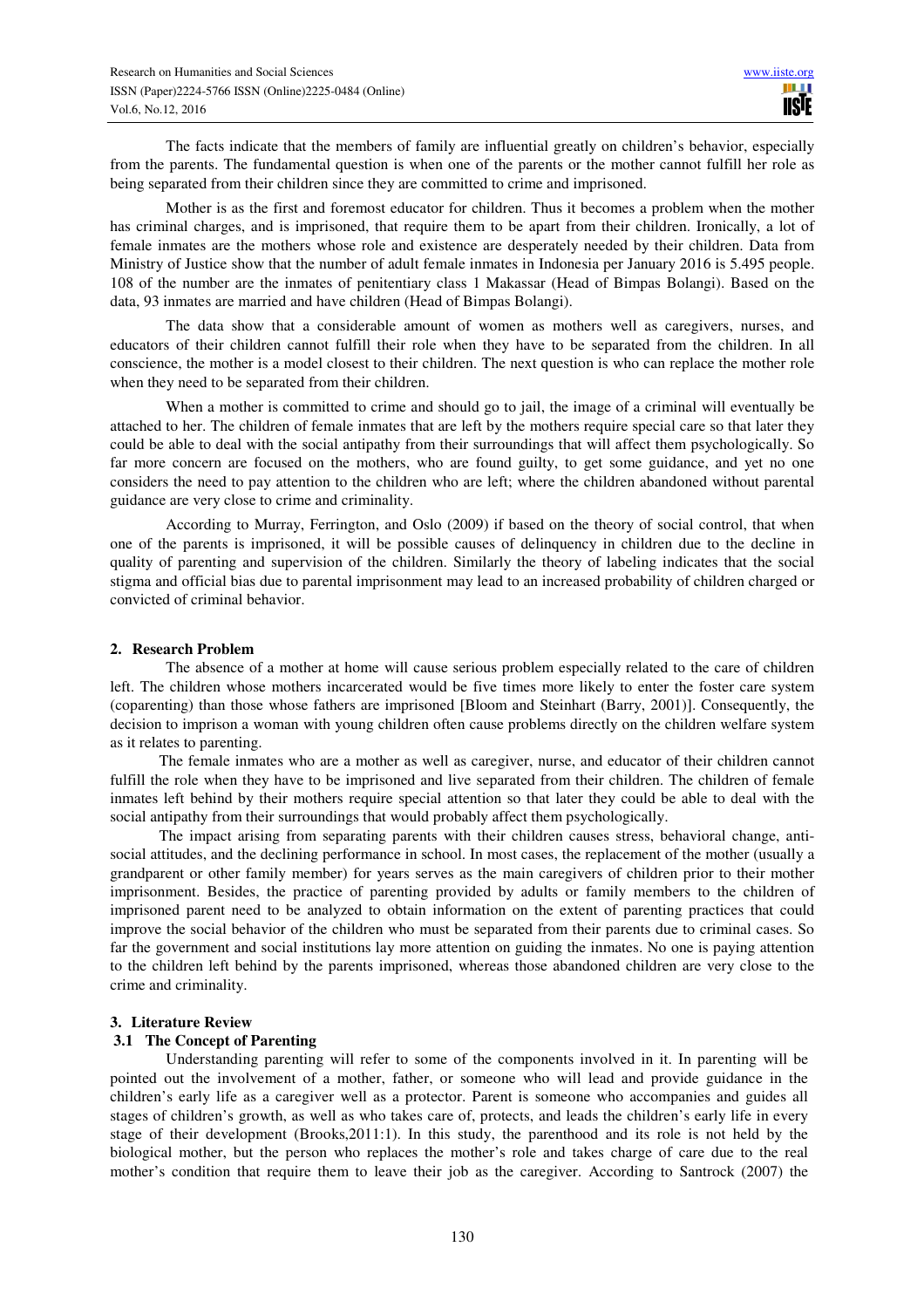current parenting pattern is called coparenting, where the other members of family or relatives working together to conduct the parenting duties to the children.

Hoghughi (2003: 5) states that parenting includes specific activities aimed for children to be able to develop optimally and can survive favorably. The principles of parenting according to Hoghughi put no emphasis on who (the doer) but rather on the activities to provide the children education and development. Therefore the parenting includes physical, emotional, and social rearing.

In the other hand, Kagan (2009), a developmental psychologist, defines parenting as a series of decision makings on the socialization of children that include what is to be done by parents or caregivers so that children could be responsible and able to contribute as a member of society as well as what the parents or caregivers should do when the children are crying, angry, lying, or not doing their responsibility properly (Berns, 1997: 1).

Berns (1997: 1) states that parenting is a process of interaction that takes place continuously and influences not only the children but also the parents. In line with Berns, Brooks (2011: 11) also defines parenting as a process that refers to a series of actions and interactions the parents do to support their children's development. Parenting process is not a one-way relationship where the parents work on their children, it is more than that; parenting is a process of interaction between parents and children influenced by culture and social environment where the children are raised.

Gadeyne, Ghesquiere, and Onghena (2004) emphasize on parenting as follows:

Parenting depends on the behaviour and attitude of parents. Parenting is a psychological construct which represented standard strategies parents use in raising their children. The term is a complex activity that includes many specific behaviors that work individually and collectively to influence the child.

Based on the notion, parenting given to the children depends on the behavior and attitude the parents show to their children. Parenting is basic psychological standards of how the parents raise their children. Those standards consist of complex activities including certain individual and mutual behaviors to influence the children.

The parenting styles may differ among families; it is under the influence of the aspects of culture, personality, family size, parental background, socioeconomic status, level of education, and religion. In a family, there also occur different parenting styles between the mother and the father that may cause confusion and conflict in their child-rearing strategies. There is no single model of ideal parents suitable for all kinds of families. Each family requires a unique assimilation of their own parenting styles to meet the needs of children and parents in fostering a good relationship.

The definitions of parenting reviewed indicate that the concept of parenting encompasses some basic understanding, as follows: (i) parenting aims to stimulate an optimal development of the children both physically, mentally, and socially, (ii) parenting is a process of constant interaction between parents and children, (iii) parenting is a socialization process, and (iv) as a process of interaction and socialization, parenting process cannot be separated from the social culture where the children are raised.

### **3.2 The Process of Parenting**

Parenting is an action or process of interaction between parents and children (Brooks: 2011, 10). It implies that both parties mutually transform one another as the children grow into more mature figure. The action taken by the parents or caregivers takes place continuously throughout the children's growth and development towards maturity.

Parenting process is a set of activities carried out all the time by parents or caregivers as an attempt to meet physical and psychological needs of a child in order to achieve their development stages (Nicholas Long, 2003). As a process, there are several aspects that influence parenting, namely: a) the reasons a person becomes caregiver, b) the role of children, c) the role of parents, and d) the role of society.

Here is presented a few aspects:

#### **3.2.1 The reasons to become a caregiver**

One of the factors that influence parenting process is the reasons why people play the role of parents and serve as caregivers. For the children of inmates, the reasons of relatives becoming their caregivers will greatly affect the parenting process taken place in the family.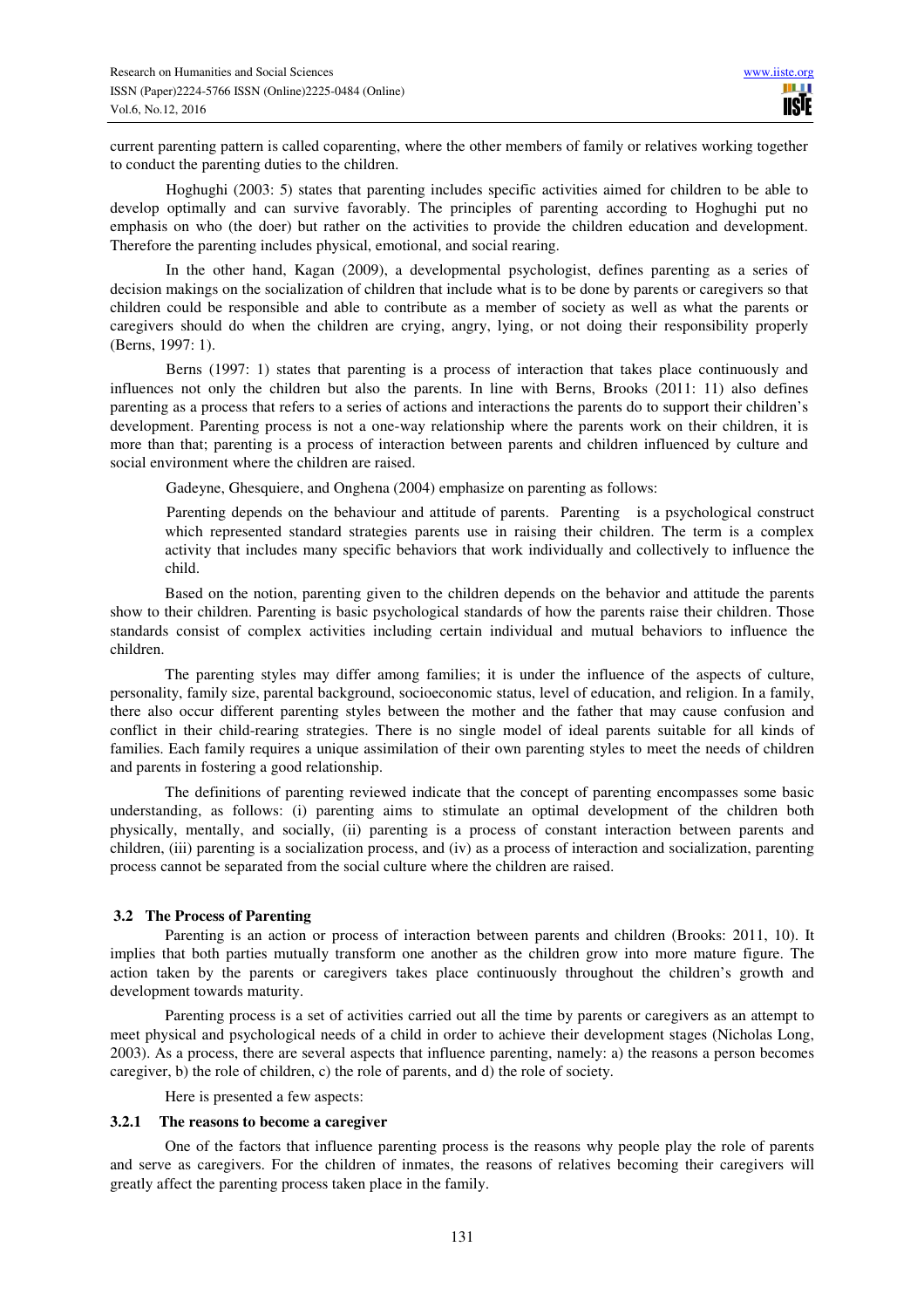According to Brooks (2011, 7) there are a number of reasons why a person is ready to take the parent's role to provide parenting for children, among others:

1) To be able to love and be attached or feel close to, 2) to feelthe pleasure of seeing the children growing and developing new capabilities, 3) to feel a greater understanding about their growth, 4) to satisfy the society's expectations for their role as someone who is mature and responsible, and 5) to fulfill the spiritual and moral expectations.

# **3.2.2 The role of children**

The presence of children as subject of parenting will indeed have a major impact on the parenting process. Every child has needs of food, housing, clothing, and warmth feeling as the same basic needs. However the ways to meet those needs will vary depending on environment and cultural values of society where they live. The psychological and social needs of children are complex and not the same in every child (Brooks: 2011, 11).

The role of children as subject of parenting who have diverse needs is exactly what helps parents or caregivers to be able to act or interact adjusting to the needs of children. In addition to those needs, individual quality of a child such as gender, temperament, and physical needs also influences the parenting process carried out by a caregiver. Another factor in the process of parenting is the health and goodness of fit of both nature or characters of children and parents as well as family (Brooks: 2011, 13).

Accordingly, children play an important role in fulfilling their parents' basic needs of proximity, a sense of accomplishment and maturity in life.

#### **3.2.3 The role of parents**

The fundamental role of parents according to Brooks (2011) is being responsible for the rearing of children. Society gives primary authority on parents to provide and fulfill the needs of children because parents are considered to know what best for their children. Parents bring a series of complex needs and quality in the parenting process. Unlike children who are undergoing the process of parenting in the new circumstances and without any prior experience, in the process of parenting parents invest some aspects that affect the quality of rearing (Brooks, 2011), as follows: (1) Gender and temperament, (2) Quality of personality such as intercommunication and self-esteem, (3) Relationships with parents and relatives, (4) Level of physical health and psychological stability, (5) Relationships created with other individuals, (6) Relationships with broader social network in larger family, friends, and colleagues, (7) Problem-solving ability, and, (8) Job skills and satisfaction with work.

### **3.3 Dimensions of Parenting**

According to Barbieri (2012) there are seven dimensions of learning in the parenting process that should be a concern, as follows:

1) Discipline Begins with Adults, then Children, 2) Move Beyond Punishment-and-Reward Systems of Parenting, 3) Parent Talk: Your Words are Important, 4) Children Need a Showering of Unconditional Loving Guidance, 5) Children, Like Adults, Learn from Their Mistakes, 6) Countering the Stress of Busyness and the Loss of Creative Play, 7) Put the Relationship First.

Parenting activity is a system where all the aspects are essential and mutual support to achieve goals. In line with Barbieri, Baumrind (2001) argues that there are at least four significant dimensions of parenting: "1) Disciplinary strategies; 2) Warmth in nurturance; 3) Communication styles; 4) Expectations of maturity and control." According to Baumrind, the four dimensions which are strategies of discipline, warmth and nurturing, styles of communication, and expectations of maturity and control could be identified as important and significant dimensions of parenting. The followings are presented on Baumrind's four important dimensions of parenting.

#### **3.3.1 Disciplinary strategies**

The term discipline is defined as imparting knowledge and skills, as in other words is to teach. Discipline is employed by parents to teach their children about expectations, guidelines, and principles. Children need to be ansar disciplined in regular basic and to be taught what is right from what is wrong and for them to stay safe. In disciplining children, rewards and punishments can be involved to practice self-control, increase expected or desirable behaviors, and decrease unwanted behaviors in children.

In the most common sense, discipline refers to systematic instruction given to the children. To shape disciplinary behavior requires instructions from someone, of the parenthood, which instructthe children to follow a certain code of conduct. The purpose of discipline on children is to develop and establish social habits expected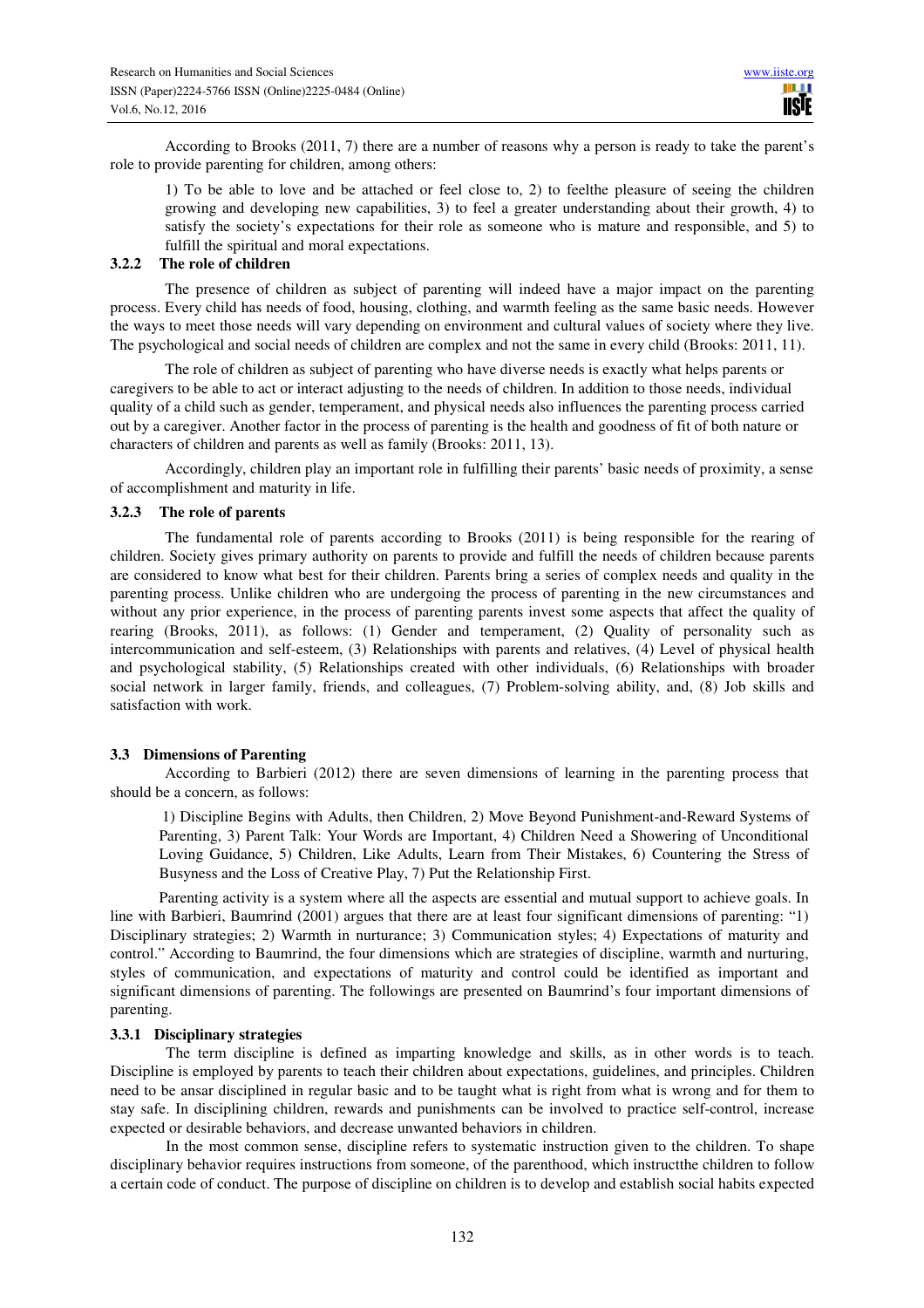from a child, further the ultimate goal is to foster ethical and moral assessment so the children develop and maintain desired self-discipline throughout their lives.

# **3.3.2 Warmth in nurturance**

Warmth in nurturance refers to what extent the parents establish some attachment or closeness and provide loves for their children. The rearing is defined as any treatment and care the parents carried out in raising their children. Further the referred communication style is a series of behavior and emotional conditions in their communication.

## **3.3.3 Communication styles**

There are a lot of things can be done by family, especially the parents and caregivers, to be some more effective communicators and further to improve the quality of their relationships. Family can improve their communication skills by following a few suggestions for building effective family communication. One of the most difficult challenges most families currently have to deal with is finding time to spend together with their children.

# **3.3.4 Expectations of maturity and control**

Baumrind (Cherill, 2007: 20) defines parenting style (PS) as a model of control in the parenting that becomes a consistent pattern of parents interacting with their children along two dimensions: demandingness and responsiveness. Demandingness refers to the parents' effort to integrate their children into family by means of high demands with a strict time, supervision, discipline, and willingness to deal with behavioral problems. Responsiveness refers to the extent to which the parents encourage and stimulate individuality, self-regulation, and self-assertion by approving or appreciating and supporting the children's needs and demands (Baumrind: 1991). Baumrind classifies three models of parenting styles (PS) based on the degree of demandingness and responsiveness administered by parents in rearing their children as: authoritarian, authoritative, and permissive.

# **4. Research Method and Findings**

This research was conducted using qualitative descriptive analytic approach. Qualitative approach was employed in order that the researcher could describe the event, the behavior of an individual or a situation in particular place, which in this case, on the implementation of parenting applied to the children of female inmates.

The female inmates in question are the prisoners of Penitentiary Bolangi Makassar in Sungguminasa Gowa. Sources of data in this study are in the form of verbal information and the behavior of informants interviewed and observed. In this qualitateve research the data is primarily in the form of words and conducted actions, and other data such as written document tracking as supporting data.

The source of data participants in this research is classified as follows.

The children of female inmates living in a family of three sibings: one child was taken care of by the father, one child was reared by the grandparent, and the last one was taken care of by another family member.

The adults who were being responsible for the rearing of the children left by their imprisoned mothers, namely father, grandparents, other family members or close relatives of the children.

In-depth interview and observation on the participants were administered for the sake of data collection techniques. The obtained data were analyzed qualitatively.

The results showed that the parenting process conducted by caregivers on children of female inmates tend to be limited merely to preparing the physical needs as foods, while the affection that should be given to the children was constantly replaced with pocket money. When the children crying or sulking to attract some attention and win affection, giving pocket money was the mostly way the caregivers did to stop the crying. Nevertheless there was one child of a female inmate being taken care of by the grandparent through the parenting process that tried to meet the basic and psychological needs of the child. Accompanying the child before and after bed was one of the rearing processes in which provided the child with an abundance of love and protection. Moreover the grandparent drop and picked the child to and from school; those actions can give a sense of protection to the child and also show the grandparent's concern (towards the child) to public.

 Further the findings of this study related to the implementation of parenting on children of female inmates were examined based on the following indicators: a) discipline strategies, b) warmth in nurturance, c) communication styles, and d) expectations of maturity and control. The purposes of the four indicators are as follows:

a) Discipline strategies applied by caregivers on the children of female inmateswere marked by the low degree of rules given to the children. The tendency also led to poor discipline strategies towards the children.